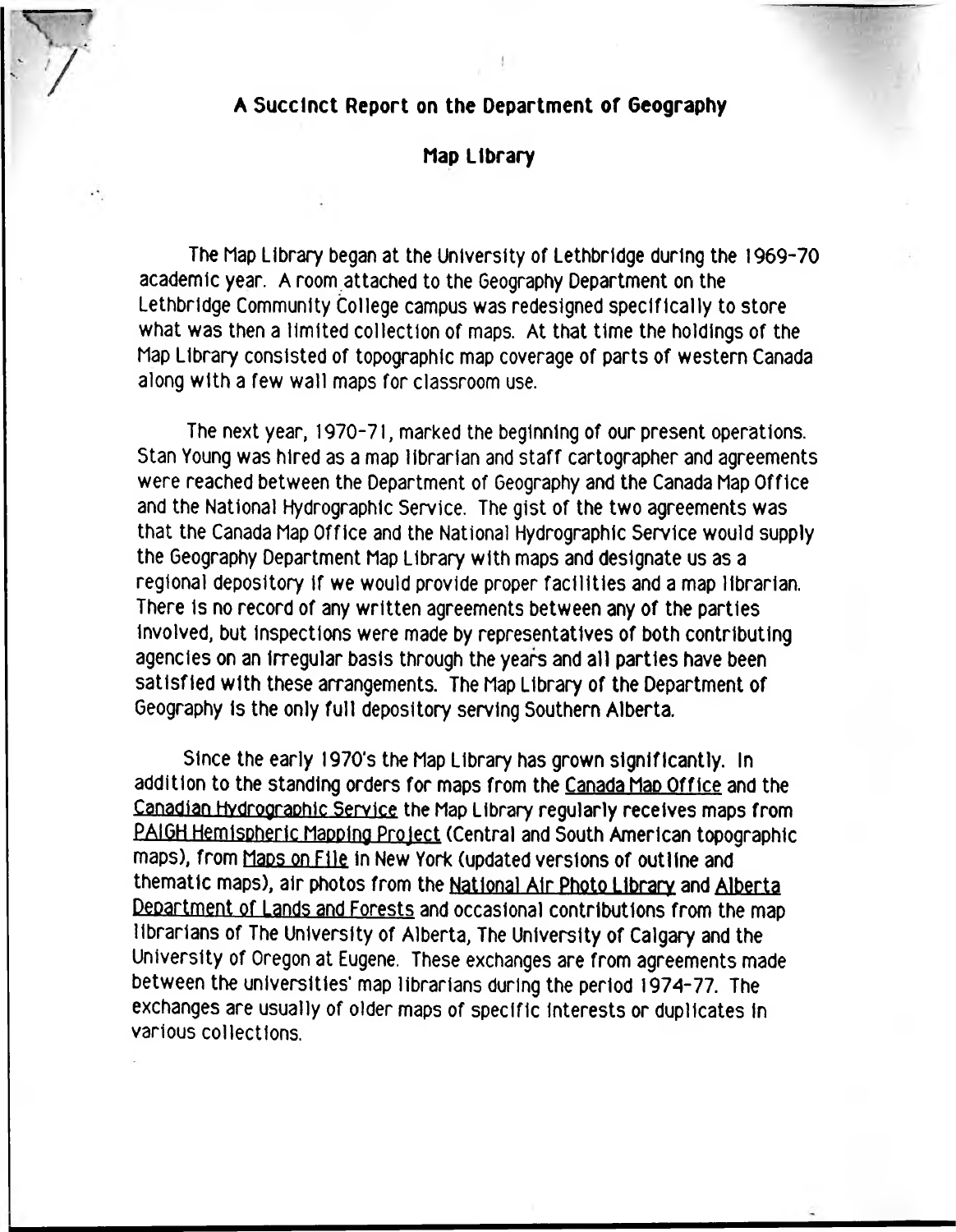Currently the Map Library holdings number over 50,000 maps of various types along with 25,000 (approximately) air photos. The main collection consists of more than 45,000 topographic maps and Is supplemented by hydrographic charts, thematic maps (population densities, climate, landforms, geologic maps and air charts). There Is also extensive foreign topographic coverage, teaching sets, raised relief maps and 150 wall maps for classroom use. These in turn are supplemented by approximately 300 atlases of all types, planning maps from various regional planning commissions, films, film strips and globes, technical manuals, general reference texts, a Digital Pro 350 computer and printer and a Canon NP 270 duplicating machine. Additions to the map collections consistently number from 1500 to 1600 a year and fifteen to twenty atlases are added on a yearly basis. Replacement value of the maps, atlases and air photos Is near \$200,000.

The physical facilities of the enclosed portion of the map library is a single room approximately 1050 sq. ft. (Room C753). There are 76 map cabinets, 10 file cabinets for air photos and shelving for the atlases and map indexes. The main room is operating at near capacity levels so additional space Is used in Room C754.

Currently the map library is used extensively by many recognizable groups. The operational hours are from 8:30 a.m. to 4:30 p.m. Monday through Friday on all days the University Is open. During a recent average month (October 1986) 687 library related Items were borrowed or used. The most frequent users of map library materials are the students and faculty of the University of Lethbridge but our facilities and services are used regularly by the Provincial Agricultural Research Station, the Federal Agricultural Research Station, Lethbridge Community College, the Oldman Regional Planning Commission, Lethbridge Planning Commission, local banks, WMCA, Alberta and Federal Social Services, the Lethbridge and Separate School Districts, Farmers, people planning trips, those doing geneologlcal research and the general public.